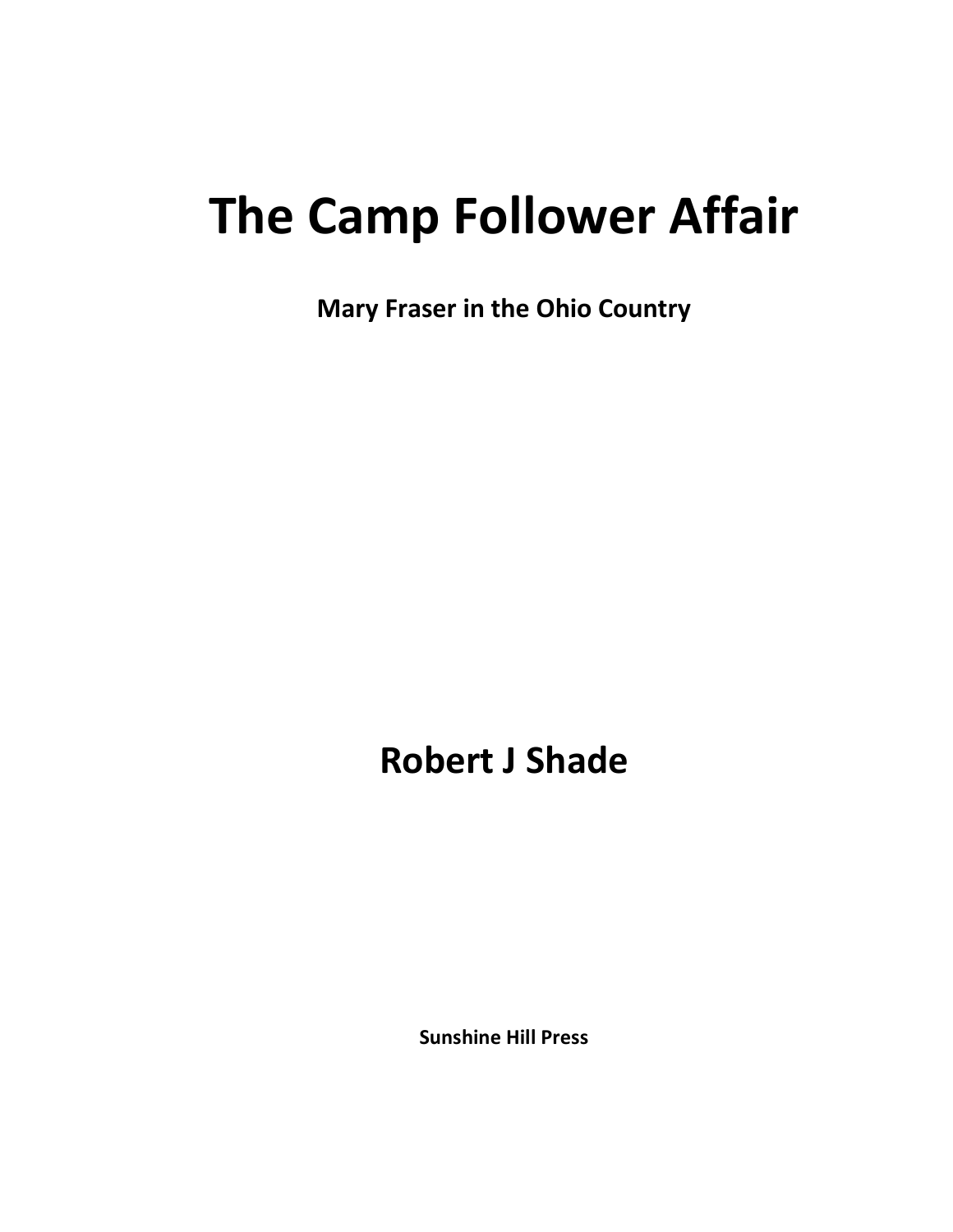First Edition 2015 Sunshine Hill Press, LLC 2937 Novum Road Reva, VA 22735

Copyright © 2015 Robert J. Shade

All rights reserved.

All rights reserved. No part of this book may be reproduced or transmitted in any form or by any means, electronic or mechanical, including photocopying, recording or by any information storage and retrieval system without written permission from the author, except for the inclusion of brief quotations in a review.

> Artwork with specific permission: Front Cover: *The Camp Followers* by Pamela Patrick-White [\(www.whitehistoricart.com\)](http://www.whitehistoricart.com/)

The Camp Follower Affair is a work of fiction. With the exception of historical people, places, and certain events in the narrative, all names, characters, places, and incidents are used fictitiously. Any resemblance to current events, places, or living persons is entirely coincidental.

> ISBN-10: ISBN-13: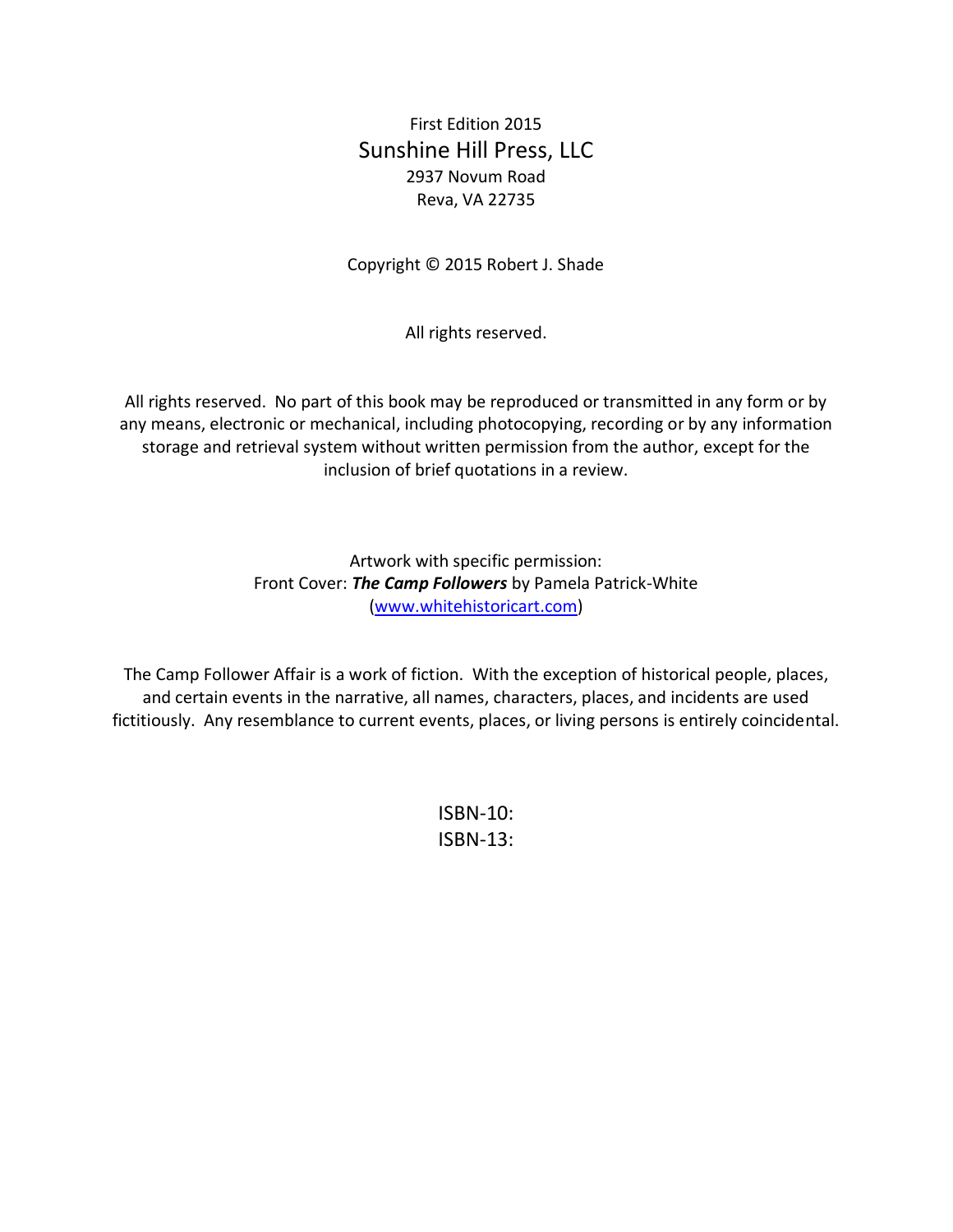# **MAJOR CHARACTERS**

#### **Historical**

| Henry Bouquet          | Colonel, 60 <sup>th</sup> Foot, Commander of British Forces in Pennsylvania      |
|------------------------|----------------------------------------------------------------------------------|
| <b>Thomas Stirling</b> | Captain, 42 <sup>nd</sup> Foot (Black Watch)                                     |
| Asher Clayton          | Lieutenant Colonel, 2 <sup>nd</sup> Battalion, Pennsylvania Regiment             |
| <b>Thomas Hutchins</b> | Ensign, 60 <sup>th</sup> Foot, Engineer of British Ohio Expedition               |
| Robert Kirkwood        | Corporal, 42 <sup>nd</sup> Foot (Black Watch), formerly of 77 <sup>th</sup> Foot |
| <b>Charlot Kaske</b>   | Shawnee war captain                                                              |
| Simon Girty            | Captive of Mingo tribe                                                           |

### *Fictional*

| Mary Fraser             | Camp Follower and nurse in 42 <sup>nd</sup> Foot (Black Watch)     |  |
|-------------------------|--------------------------------------------------------------------|--|
| Joshua Baird            | Civilian scout for Colonel Bouquet                                 |  |
| <b>Richard Grenough</b> | Owner of border trading company                                    |  |
| <b>Reginald Welford</b> | Lieutenant, 60 <sup>th</sup> Foot, Colonel Bouquet's adjutant      |  |
| Percy Munro             | Surgeon of 42 <sup>nd</sup> Foot (Black Watch)                     |  |
| Charles Highsmith       | Contract surgeon of Pennsylvania Regiment                          |  |
| Abigail Gibson          | Captive of Mingo Indians, known as Orenda                          |  |
| <b>Charles McDonald</b> | Captain, 42 <sup>nd</sup> Foot (Black Watch)                       |  |
| <b>Timothy McGregor</b> | Private in Captain Stirling's Company of the 42 <sup>nd</sup> Foot |  |
| Ian Tavish              | McDonald's bagpiper                                                |  |
| Kathryn O'Hara          | Nurse in 42 <sup>nd</sup> Foot (Black Watch)                       |  |
| Wolf Claw               | War captain of Slippery Rock Creek Mingo                           |  |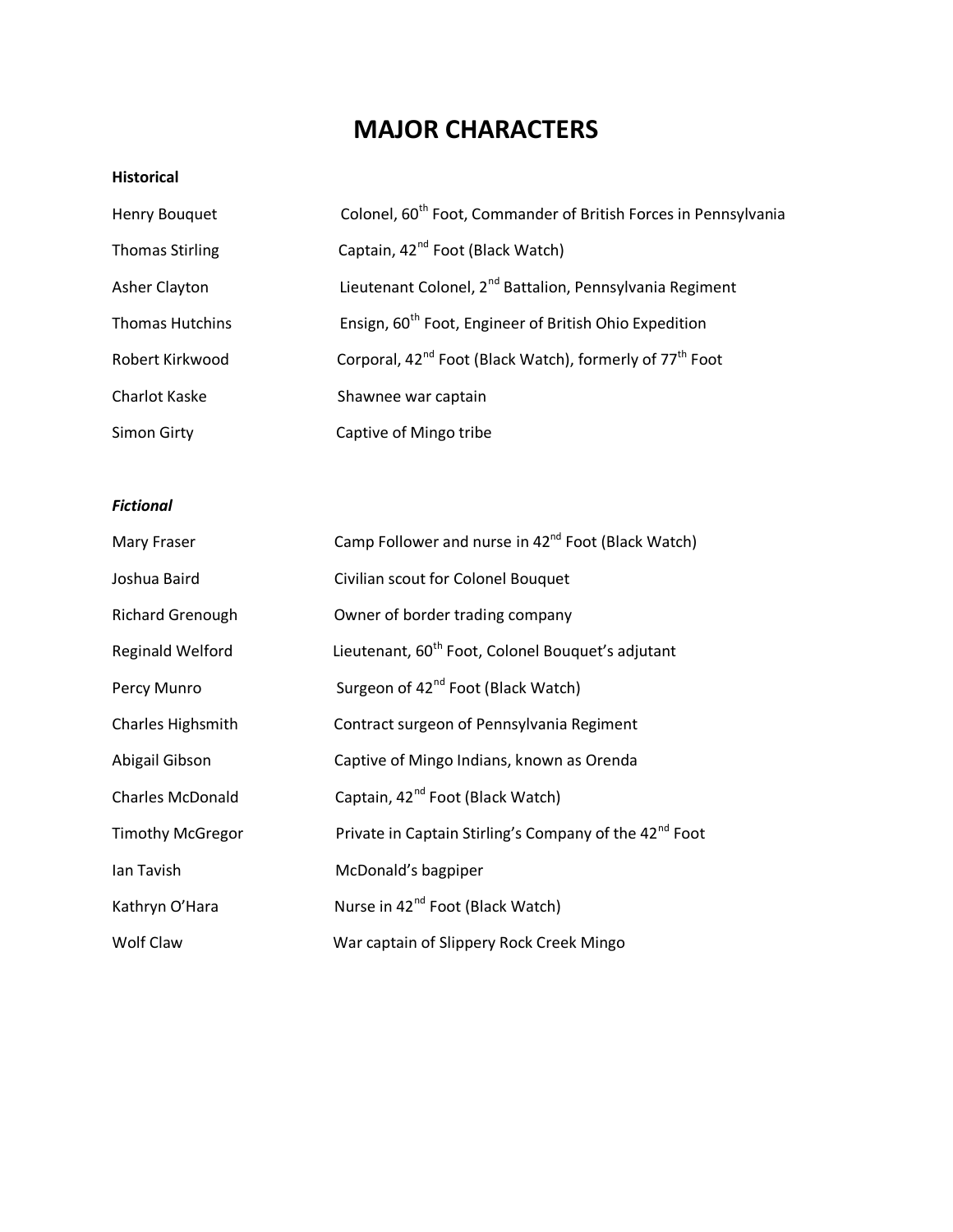# **CONTENTS**

## **Chapter**

| $\mathbf{1}$   | <b>Gathering at Fort Pitt</b>   |
|----------------|---------------------------------|
| $\overline{2}$ | The Scout                       |
| 3              | The Advance                     |
| 4              | On the Muskingum                |
| 5              | <b>Consequential Encounters</b> |
| 6              | The Forest Trails               |
| $\overline{7}$ | The Raid                        |
| 8              | Days of Uncertainty             |
| 9              | The Beat of the Drums           |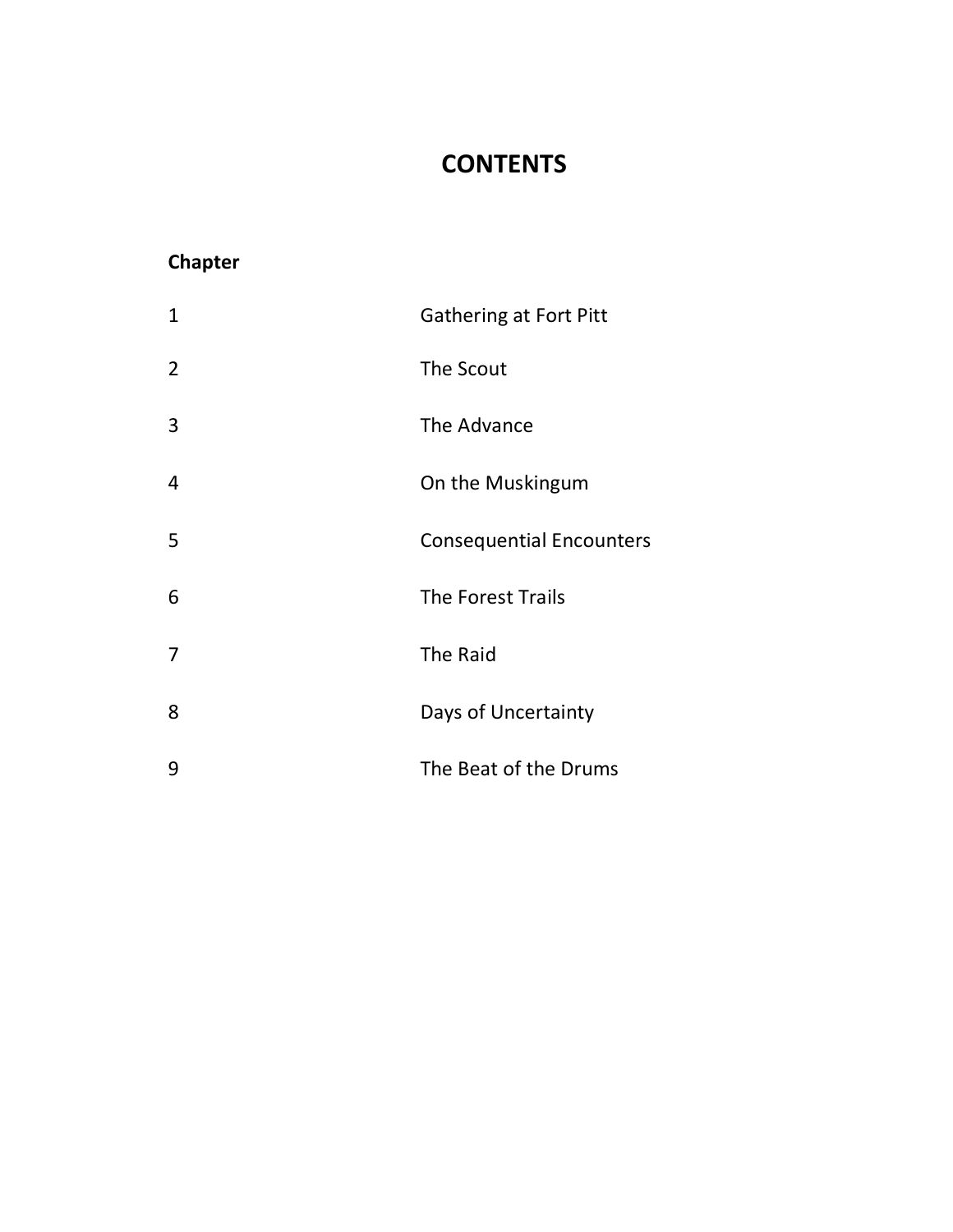## Chapter One

# **Gathering at Fort Pitt**

he wagon landed on its side with a resounding crash which echoed through the forest. Mary Fraser stood in the mud at the edge of the wagon track, looking down from the hillock at the great blue Conestoga as it lay on its left side in the gulley, the two right-side wheels still slowly revolving In the wagon landed on its side with a resounding crash which echoed through the forest. Mary<br>Fraser stood in the mud at the edge of the wagon track, looking down from the hillock at the g<br>blue Conestoga as it lay on its l open. Several trunks had spilled out through the hole in the cover as the wagon tipped onto its side and now lay alongside the wagon bed. One of them had broken open and scattered medical instruments around the ground. Surgeon Munro, Orderly Taggart, and the other nurses of the Black Watch stood with Mary, all of them silently staring down at the wreck.

Kathryn O'Hara shook her head and said with her usual understatement, "Sure 'n that's a proper mess, Mr. Munro."

Munro looked over at the driver, who was working to calm his team of six horses. When the wagon had rolled off of the trail, it had snapped the pin which connected the front axle assembly to the tongue, so the team had not been dragged down by the weight of the wagon and now stood, agitated but unharmed up on the wagon track. The surgeon said quietly, but with great irony in his voice, "McLane, It would have been much better if you had managed to stay on the road."

"I tell you, it weren't my fault," exclaimed the driver. "It's all this rain we been have'n. The side of the road turned to mud and gave way under them left wheels."

 "The other wagons seem to have made it through here safely." Munro looked over at the driver with a grim look on his face.

"That was earlier in the day, sir. Way earlier. It weren't so wet back then. You know it's been raining on and off all day." Then he said accusingly, "If we hadn't started so late, we'd a' made it through like the others."

Munro sighed. "McLane, you know all that was unavoidable. We had that emergency surgery at last night's campsite. So we couldn't leave with the rest of the convoy."

The wagoner exclaimed, "I'll tell you what I *do* know. We ain't gonna get that wagon back on the road with just this team. We're gonna' have to lighten it so we can push it back up on its wheels and we'll need to have at least another team hooked up to pull it out." He looked around rather unnecessarily and said, "An' I don't see nary another team 'round here."

Mary could remain silent no longer. "Maybe If McLane hadn't been taking long nips all day from that jug he keeps in the side-box on the wagon, he'd have been able to see the soft mud at the side of the road."

McLane scowled. "Keep that sharp tongue of yours still, you little red-haired tart. This ain't none of your concern."

Munro snapped back at the waggoner, "I'll have you keep a civil tongue in your mouth toward my nurses, McLane."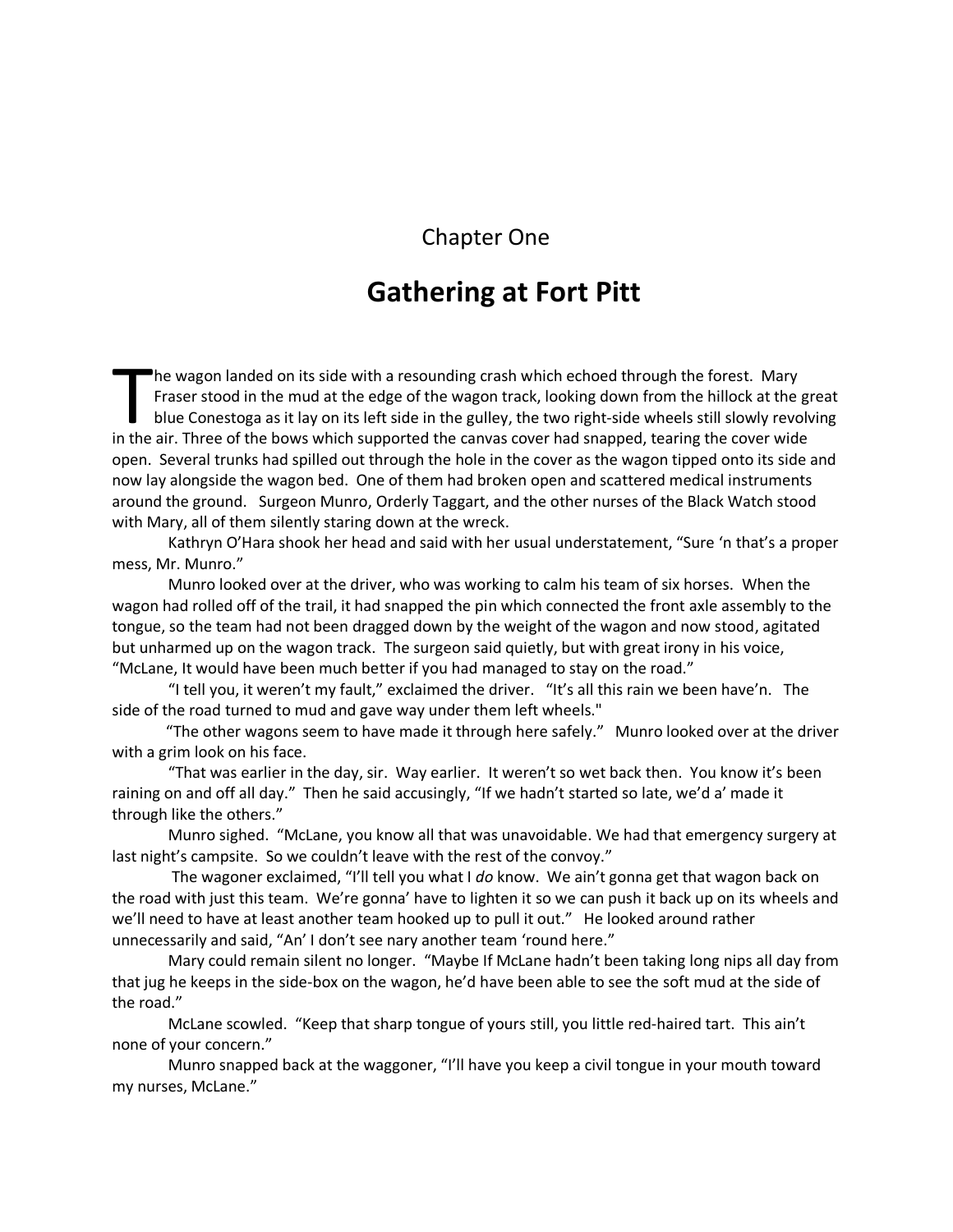Mary pointed up at the sun, half hidden by a cloud and now low on the western sky. "It will be our great concern if we have to camp out here all night waiting for help to come back from the column. And we don't have anything to eat."

Surgeon Munro nodded. "Miss Fraser is quite right. We need to get help as fast as possible." He turned to the orderly. "Taggart, you'll have to take my horse and ride up to the convoy. They're undoubtedly encamped at Bushy Run Station by now. It's only about three or four miles ahead. Go straight to the convoy commander, Captain McDonald. Tell him about our problem and that we need at least one more Conestoga team. And he must send a full squad of soldiers with strong backs." He waved to the four nurses. "These women can't get that wagon upright."

Taggart sighed. "Aye, sir." Then, not being an experienced rider, he mounted the surgeon's horse rather tentatively, and soon disappeared to the westward along Forbes Road.

Munro started down the slope to where the wagon lay. "Ladies, I said I'd not expect you to help right the wagon. But there's certainly no reason you can't assist with unloading it. Shall we get started?"

They had been at work for perhaps half an hour when Kathryn suddenly stood still, then put her hand to ear and said, "I hear noise of horses and wagons in the distance."

Munroe stood up from repacking the spilled chest and said, "That seems rather too soon to be from the convoy."

Mary heard the sounds also, but said nothing. Instead she laboriously climbed the bank up to the road, slipping and sliding in the mud. She looked westward, but saw no sign of anyone approaching from the direction of Bushy Run. McLane, who had not deigned to assist with the unloading, had been lounging on a fallen log, his jug — which had miraculously survived the wreck — beside him. He burped, then pointed in the other direction. "There be horsemen and wagons a'commin' from the east. I caught sight of them crossing a ridge a little while ago."

Mary snapped, "I guess it was too much trouble to mention it to us." Then she looked in that direction and immediately caught sight of a rider visible at the top of a low ridge, sitting his horse and taking in the scene of the accident. Then another rider appeared and stopped beside the first. The two men carried out a short discussion, then spurred their mounts forward.

Mary called down to inform Munro and then took a few steps toward the approaching horsemen. The man she had first seen was well dressed. He wore a dark brown coat, tan breeches, with highly polished leather riding boots which reached nearly to the knee. On his head was a fine beaver hat with a round crown. A brace of horse pistols were holstered in front of his saddle and he carried a short riding crop in his right hand. The second man was obviously a retainer, dressed in rough working clothes including a short shell jacket, breeches with cloth leggings, and a hat with turned up brim. As she watched, three Conestogas came into view. In addition to the drivers there were seven or eight men walking alongside the wagons.

The well-dressed man pulled up his horse in front of Mary. He touched his hat to her, motioned toward the overturned wagon, and said, "It appears that you're having a spot of trouble."

Mary replied, "Mister, we could handle a spot of trouble with no problem. But this is more like a *lake* of trouble. And we're sunk into the middle of it!"

The man grinned. "Well, young lady, it would be our pleasure to help extract you from the lake." He turned to the man beside him and said, "McCrae, lead all the wagons up beyond this wreck, then bring one of the teams back to help get that wagon out of the gulley. And get the rest of the men organized to right that wagon."

By now Munro, puffing from the effort to climb the hill, had arrived. "Good day, sir. I'm Surgeon Munro of the 42<sup>nd</sup>. I'd be much obliged If you could see your way clear to assist us."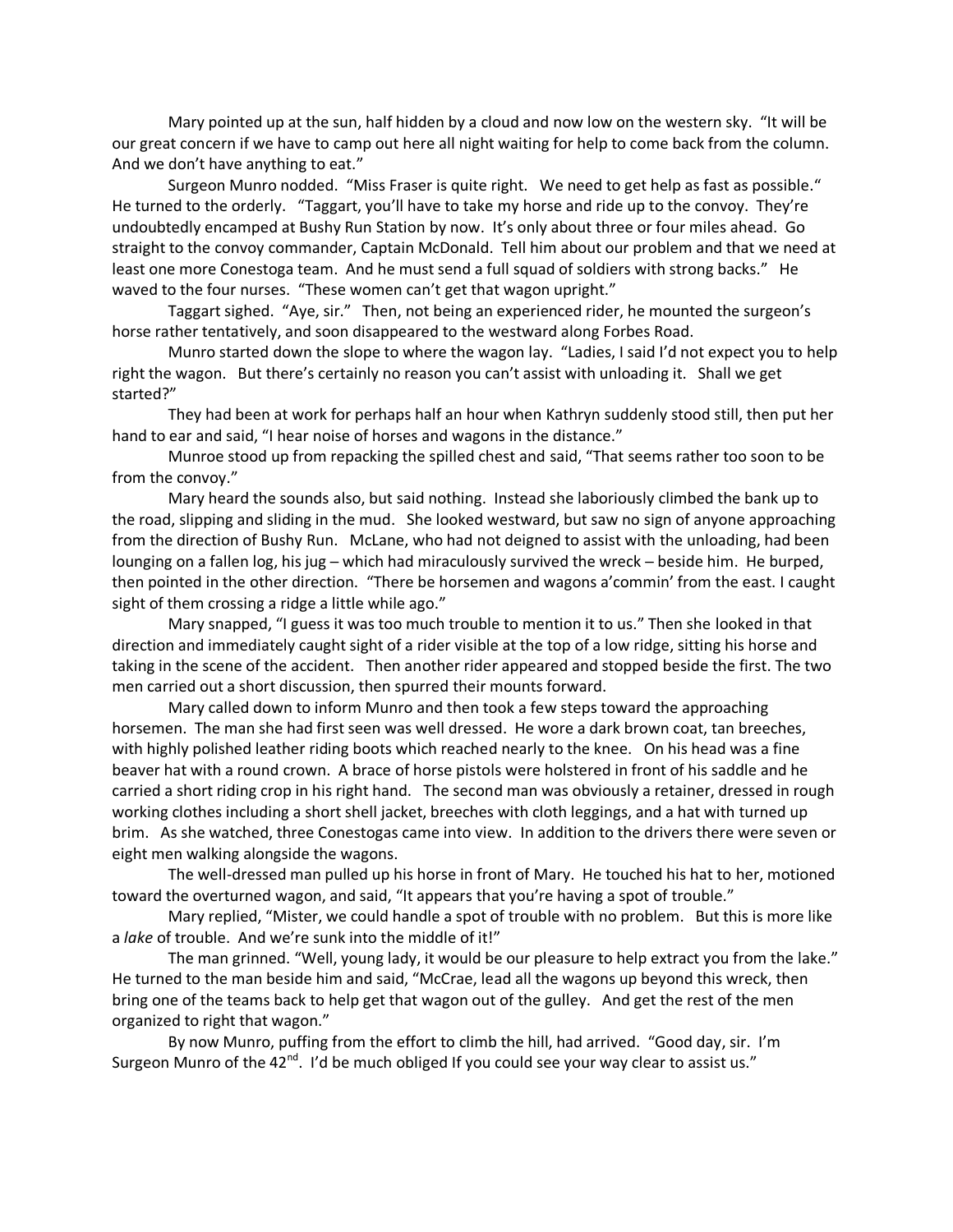"Naturally, sir. I've already told the young lady here it would be our pleasure. I have several teams and a dozen strong backs available, Mr. Munro. And it is *always* my honor to assist His Majesty's forces."

The man, who Mary guessed was in his mid-forties but very well preserved, with only a hint of thickening at the waist, doffed his hat and made a small bow to Munro. "Permit me to introduce myself. I am Richard Grenough, of York, sir. A merchant providing supplies to Colonel Bouquet's expedition."

Munro smiled broadly. "Grenough! Why certainly I have heard of you. But you are too modest, sir! I read how you advised the colonial government during the recent Paxton Boy insurrection. And if the Pennsylvania Gazette is to be believed, you were of great assistance to Dr. Franklin in negotiating the accord with those Ulster-Scot rogues which ended the uprising."

"I plead guilty to offering a few ideas to the good Doctor and sharing my knowledge of the western border people with him. But I would be remiss if I took any credit for the work done by the brilliant Doctor Franklin, sir."

Munro nodded and continued. "And now I understand that you are to act as one of the commissioners for treating with the Indians once we bring the savages to negotiations."

Grenough swung down from the saddle and offered his hand to the surgeon. "Once again, you are correct, Mr. Munro. Colonel Bouquet and I have worked together on many occasions and I'm indeed proud to call him my personal friend." He motioned in a generally westward direction and said, "I'm looking forward to arriving at Fort Pitt and meeting with Henry."

The three of them moved aside as Grenough's wagons carefully transited the muddy hill. The first wagon was driven expertly by a burley, broad shouldered waggoner. Mary noticed that he limped on his left side. But then she was shocked when the man looked at her as the wagon passed. His face was terribly misshapen, particularly on the left side. His cheekbone was mashed in, the ridge bone of his left eye appeared to have been crushed, his nose smashed nearly flat, and it was clear that he had lost his front teeth. There were scars all over his face. Mary instinctively put her hand to her mouth at the sight and averted her eyes in embarrassment.

When the wagon had passed, Grenough, who had seen her reaction, leaned over and said softly, "Mr. Bratton is my lead waggoner and a very good man. But unfortunately he lost his looks in a vicious tavern fight over a faithless tart. And I'm sad to say his brains were disturbed and he's never again been quite right in the head." He paused for a moment and an angry look came over his face; then he continued, "The man who beat him is a vicious, conniving German who is known to have killed in cold blood."

Mary looked up at the merchant. "That's interesting, Mr. Grenough. I once knew a young German; he was a fine lad; kind, gentle, and loving."

Grenough smiled and said gently, "Naturally, Miss, I didn't mean to imply that all Germans were vicious."

Once the wagons had all passed, several of Grenough's men descended the hill and without much trouble heaved the wagon to an upright position.

Meanwhile McCrae, a burly, black-haired Irishman, had surveyed the muddy road. He looked down scornfully at McLane, who was still on the log with the jug in his hands and clearly in his cups. Then he turned to Grenough and said, "By the Saints, any bloody fool could have gotten that wagon over this patch if he'd been paying attention."

Grenough walked over to McLane and scowled at him.

McLane looked up and shook his head. "See here, Cap'n, that ain't fair. That Irishman weren't here when it happened. I was doing my best; just misjudged how solid the ground was, that's all."

Grenough had been tapping his riding crop against his right boot; suddenly he raised the crop and then with a swift, powerful motion struck the jug out of McLane's hands. It flew against a tree and smashed. Then he turned and said to McCrae, "Have one of our men drive this man's rig into the camp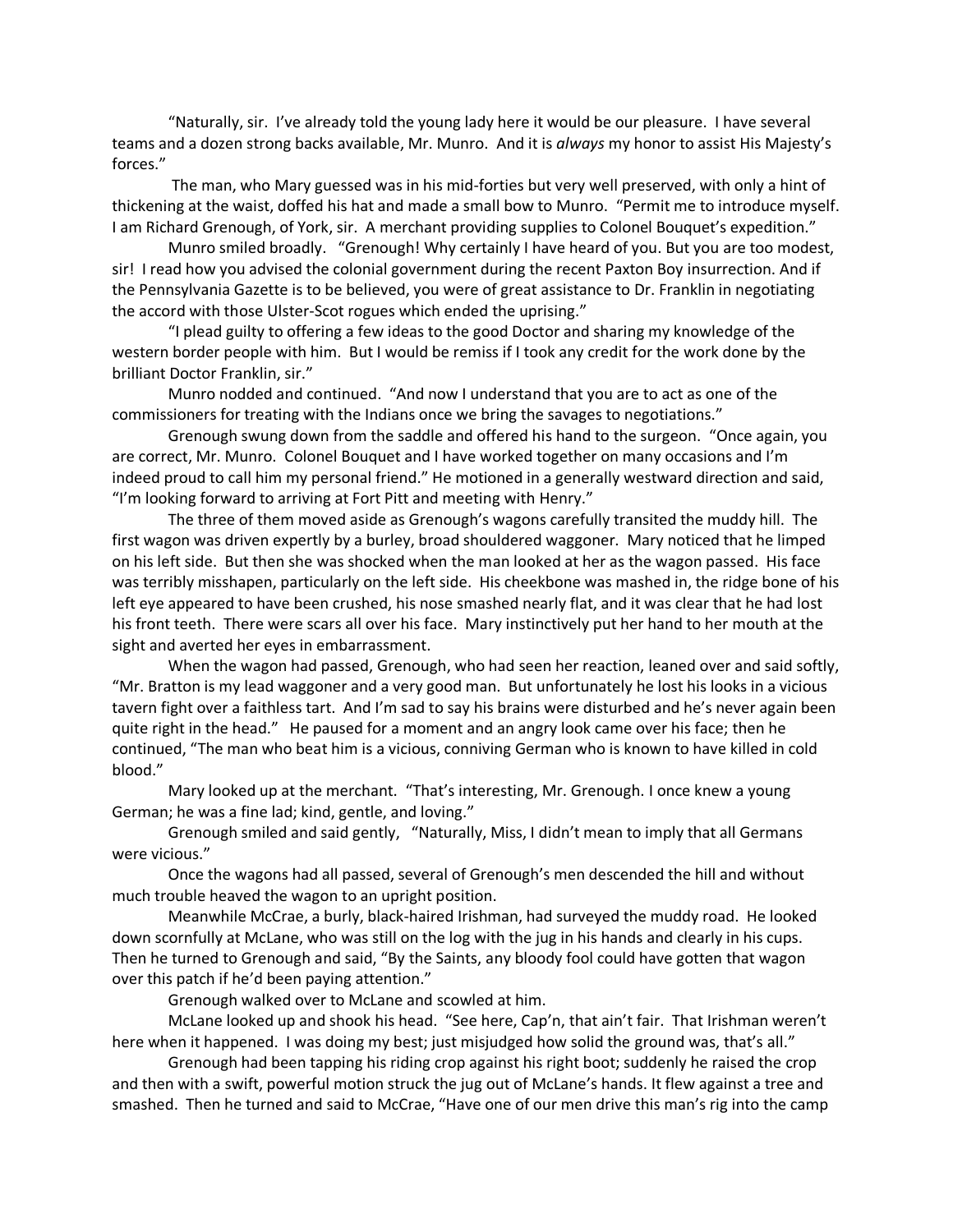at Bushy Run to make sure it gets there safely." Then he looked at Munro. "Surgeon, I submit that you should permanently replace this scoundrel as soon as possible. I expect you could arrange that at Fort Pitt. Meanwhile, I believe if you explain the situation to Captain McDonald, he'll arrange for an appropriate punishment for this driver." He looked down at McLane. "Most likely something which would take place while he was lashed barebacked to a wagon wheel."

McLane was not too drunk to miss Grenough's meaning. A look of horror came over his face.

By this time all of the nurses had joined the group on the road. Bratton, the man with the disfigured face was leading a team from one of Grenough's wagons back to help pull the surgical wagon out of the gulley. Another man had re-hitched McLane's team to the now upright Conestoga. Grenough turned to Munro. "We'll hitch my team ahead of your team, and together they should have enough strength to get the wagon back up to the road."

Munro made profuse thanks to Grenough.

Grenough shook his head. "Not at all, Mr. Munro; it's my pleasure to help." He motioned to all the nurses and bowed slightly. Then he looked directly into Mary's eyes, smiled, and hesitated a moment.

Mary looked into the man's eyes and felt a disturbing sense of excitement.

Then Grenough continued, still looking at Mary, "I could not have lived with myself if I had left these lovely ladies marooned in the bush away from the comforts of an established camp."

With that, he turned and walked over to where he could personally supervise the efforts of the waggoners.

Kathryn nudged Mary in the arm. "Now ain't he the nicest gentleman?"

Mary nodded. "Indeed he is; he certainly knows how to get things organized." She looked at Grenough directing the salvage of the wagon, and felt a surge of admiration at the man's confidence and obvious competence. She turned back to Kathryn. "We're lucky to have such a man helping Colonel Bouquet on this expedition."

\* \* \*

"Smartly now, men, let's get these tents up. And corporal, I'll caution you to take care we get them in proper straight rows. Remember, we'll need a wide space between the two rows so we can maneuver litters easily. We're right under the parapet here, and I don't want Colonel Reid of the 42<sup>nd</sup> or even Colonel Bouquet giving me grief about the hospital lacking in military standards." Munro was directing a sharp faced, red-haired corporal with a thick chest and broad shoulders who was leading a detail of the Black Watch which had been assigned to help set up the hospital.

The corporal faced Munro, stood to attention, and gave the surgeon a crooked smile. He said, "Now do 'na worry a wee bit, sir; we'll get you set up proper-like in no time. The hospital will look as regimental as any company in the battalion."

The surgeon nodded. "See you do that, Corporal. And then help these nurses unload the wagon and stow the medical supplies and equipment in the proper tents. Orderly Taggart and Miss Fraser will tell you where to put things." He paused and looked over at Mary Fraser. "I'll be going over to meet with the adjutant, Miss Fraser. I should be back in a couple of hours." Having admonished the corporal, Munro adjusted his bonnet and strode off toward the main gate of Fort Pitt.

Mary and Kathryn had stood by watching the proceedings, barely able to keep straight faces.

As soon as the surgeon was out of earshot, the corporal turned to Mary and broke into a wide grin. "Mary, my beautiful lass, I was up on the parapet when Captain McDonald's column arrived. And my eyeballs nearly jumped out of my head, for I swore I must be seeing a ghost marching behind the hospital wagon. All these months and I was thinkin' you was dead of your wound from Bushy Run. Why, Eckert and Donegal and Baird and I searched the burial ground over there lookin' for your grave in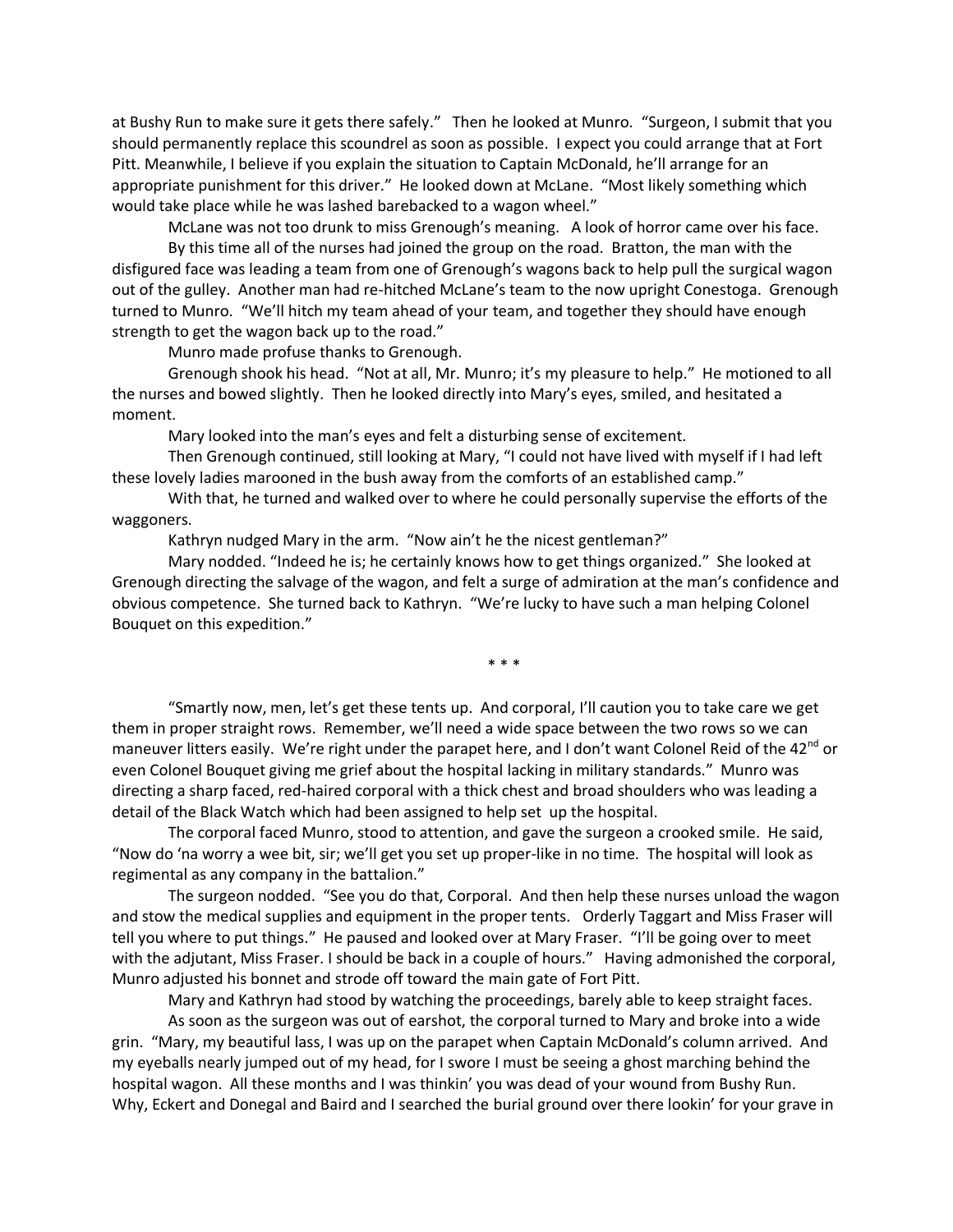the chill winds of last November. But when I spotted you in that marching outfit of yours, with the red jacket and the skirt made from the tartan and then spied the round bonnet on your head, bless my soul, I knew it could 'na be anyone else. I immediately volunteered to help set up the hospital."

Mary laughed and turned to Kathryn. "Did you ever think you'd see the day when Bob Kirkwood volunteered for anything except an extra rum ration?" Then she turned back to the corporal, took a step forward and gave him a long hug. "It's wonderful to see someone from the old 77<sup>th</sup>, Bob. I feel like I'm coming home."

"Ah, me darlin' Mary, I feel the same. But you must tell me how it happens that you're still alive, with all of us thinkin' you had long since joined your Mum and Pa beside the seat of the Lord. When I left with Captain Stirling's company last October to carry Bouquet's message to the Ohio Indians, we knew you was dying. Doc Munro was certain you did not have but a few days. And when we came back in late November, the 77<sup>th</sup> was gone to be mustered out and everyone at the hospital was changed. Munro had gone east with most of the  $42^{nd}$ . No one knew anything about you." He waved toward the burial ground. So we thought you was out there." He paused a moment, then said, "Wend searched the crosses for your name, and became very bitter about how they had treated you, puttin' your body in an unmarked grave."

Mary shook her head. "By all lights, Bob, I should be in Heaven with Mum and Pa. The fact is, I owe my life to Esther McCulloch. She told Munro there was something wrong inside my wound that was making it fester and the corruption was spreading through my body. She demanded that he cut into it to see what was wrong. At first he refused, but she kept after him, saying it couldn't do any harm since I was dying. Finally, he agreed. By that time I was burning up and unconscious most of the time. But they filled me with rum, and laid me out on the table with a piece of leather in my mouth. Then with Kathryn and Esther and one of the officer's wives holding me down, Munro cut into the wound." Mary looked down for a moment. "Before he was fair started, I passed out. For a while, I swear I was truthfully with Ma and Pa. I saw her standing over me, smiling like she used to when I was young, and there was Pa standing behind her with his hands on his hips. You remember how he used to stand like that, with his head cocked to the left?"

Kirkwood smiled and nodded. "Ah, that I do, lass."

"When I came to, I was on my cot in that little storeroom they had cleared out for me. But I woke up feelin' better than I had for a long time and hungry enough to eat a side of beef. Esther told me that when Munro cut into the wound, and cleared out all the mortification, he found a big wad of cloth that had been used to soak up the blood of the wound. In the dark of night there at Bushy Run, and them working in a hurry cause of all the other wounded, they forgot to take it out before they sewed me up. That's what had been causing all the mortification."

Kathryn put her hand on Mary's arm. "I feel so ashamed; I was working with Doc Munro that night on the battlefield; I thought we had got everything out 'afore we sewed up the wound."

Mary turned to Kathryn. "Oh, come on, woman, you must get over that. I know you did the best you could. And so did Munro. You had been working for hours on all those wounded men. You were exhausted and had nothing but the light of a tiny fire. It was just bad luck nobody saw that wad." She smiled turned back to Kirkwood. "Anyway, after that, I got better and didn't have any more attacks of the fever and weakness which had been coming over me." Then she paused and bit her lip. "There's a horrible big hole in my side where the Doc had to cut out all that corrupted flesh and a scar which is hard to look at. But I'm as strong as I ever was now."

"And you're as pretty a lass as ever was, Mary." Then a cloud came over Kirkwood's face. "But why are you here? Why ain't you with Wend? The whole of the  $77<sup>th</sup>$  knew you two were in love."

Mary felt a heaviness in her heart, the same as always happened when someone mentioned Wend's name. "There was a terrible misunderstanding, Bob. You know that when I lay dying here at Pitt, I forced Wend to go with Stirling's column to see if he could find that Philadelphia girl Abigail who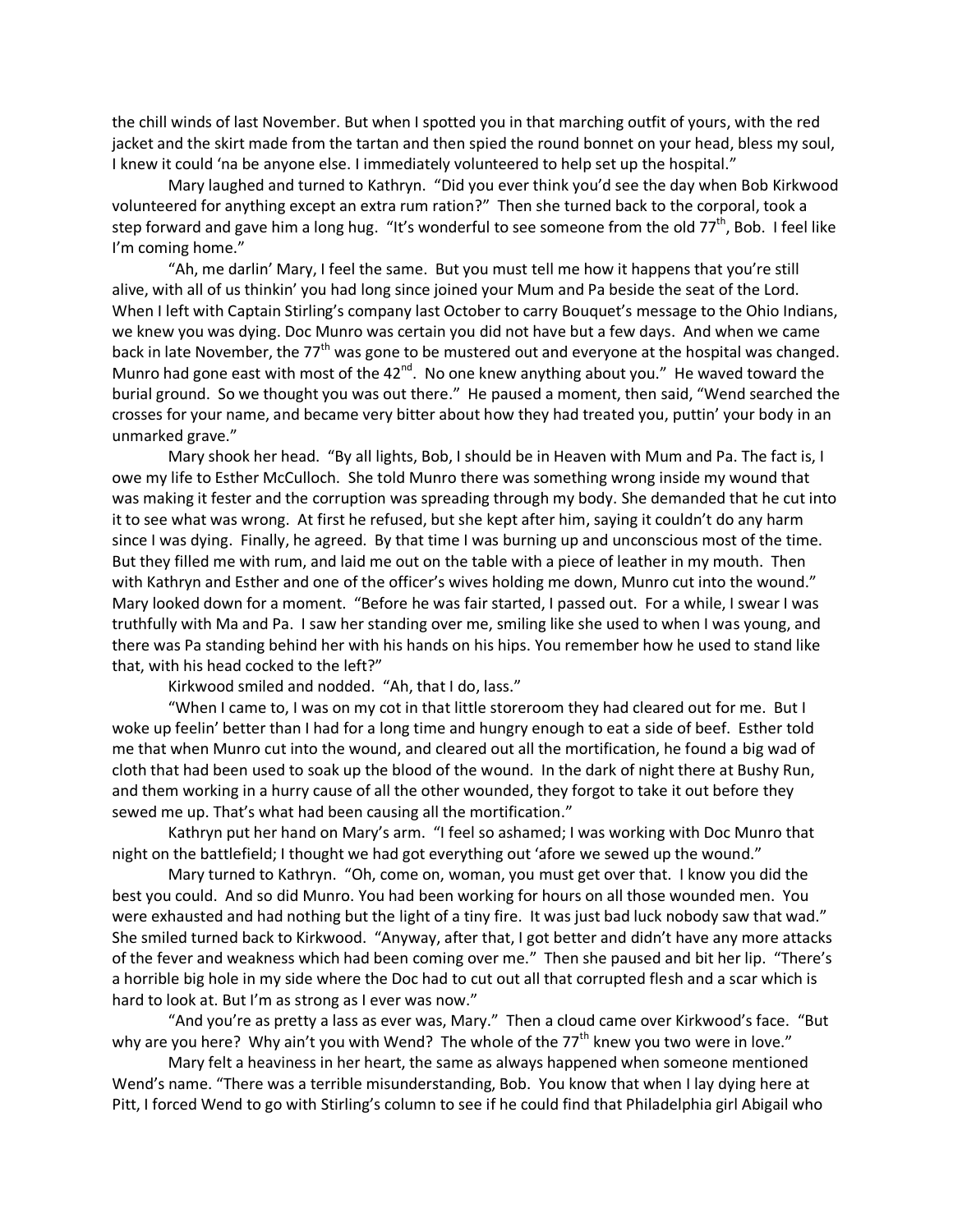was captured by the Mingoes. She was his first love, and I knew I couldn't offer him a future. Then, as soon as I had recovered, they sent me east with the companies of the 42<sup>nd</sup> who were wintering in the east. I spent most of the winter in Carlisle Encampment. All that time, I thought Wend had found Abigail, so I didn't even think of leaving him a letter or trying to find out anything about him. I thought it would have been interfering in his new life with her."

Kirkwood shook his head. "So you never knew that Abigail decided to stay with the Indians because she had children with that Mingo war captain?"

"Not until just a few weeks ago. That's when we marched from Carlisle and joined up with Captain McDonald's company at Fort Loudoun. He came by and told me that Wend had stopped by the fort on his way to live in Virginia." She paused and caught her breath. "And then he told me that Wend is married, but not to Abigail. McDonald told me how Abigail turned him down, and that Wend, certain that I was dead, married an Ulster girl from his village up in Sherman Valley."

Kirkwood's mouth opened in shock. "The devil you say! God, what a bloody mess!"

Mary sighed. "Yes, it is, Bob. One night, while we were on the road to here, McDonald's piper, Tavish, came by our fire. He told me about Wend's woman. He said she's incredibly beautiful; she's tall, slim waisted, with long legs, raven hair, and eyes which sparkle when she speaks. He said all the men at Loudoun were finding ways to visit Wend's camp just to get a look at her." She paused and swallowed hard, feeling a lump in her throat. "So I guess that Wend has a new life and has forgotten all about me."

A look of distress came over Kirkwood's face. He walked over and put his arm around Mary's shoulders and looked into her eyes. "Mary, he may have a new life, but I can 'na believe that Wend has forgotten about you, lass. I've marched with him for many miles and I saw with me own eyes the distress in his face when he thought you were dead and buried. So there may have been some awful mistake, but I vow to you that he's carrying a love for you around in his head and his heart." He squeezed her. "So buck up lassie, keep all that in your mind, but its time to start thinking about making a new life for yourself." He winked at her. "Tell you what: Tonight, build a big fire, and I'll come around with some fine lads and a jug of Captain Stirling's best spirits from his personal store, and we'll make merry." Then he broke into a wide grin. "We'll be celebratin' your return from the dead!"

\* \* \*

 The September night was unseasonably warm and comfortable for the host of soldiers, camp followers, and contractors encamped around Fort Pitt. Hundreds of bright, flickering fires filled the open area between the tree line and the great fortress, making an island of light amidst the unbroken darkness of the vast forest. The light from the fires nearest the fort illuminated the walls and bastions, giving them a kind of enchanting beauty which contrasted to the hulking military presence they presented in daylight.

Mary looked around and reflected that as Kirkwood had promised, it was indeed a merry night at the hospital camp; the corporal had brought his friends from Stirling's Company. Also at his invitation came Piper Tavish and several men from McDonald's Company who, like the captain, had transferred to the Black Watch from the  $77<sup>th</sup>$  Highlanders. Mary's morale had soared in the air of fond reunion with old friends. Moreover, all the nurses, their husbands, and children were at the gathering, adding to the feeling of a family affair. Many jugs were present, and before long, spirits were high, the worries and travails of the day forgotten.

There was only one fly in Mary's ointment. She caught sight of an older girl, in her early twenties, sitting and laughing with a group of men Mary didn't know. The girl was blond-haired, well endowed, and pretty in a sassy-looking way. Mary turned to Kirkwood. "Bob, why did you invite that lowland trash Laurie McPhie? You know she rubs me the wrong way; and besides, I have no time for her ways."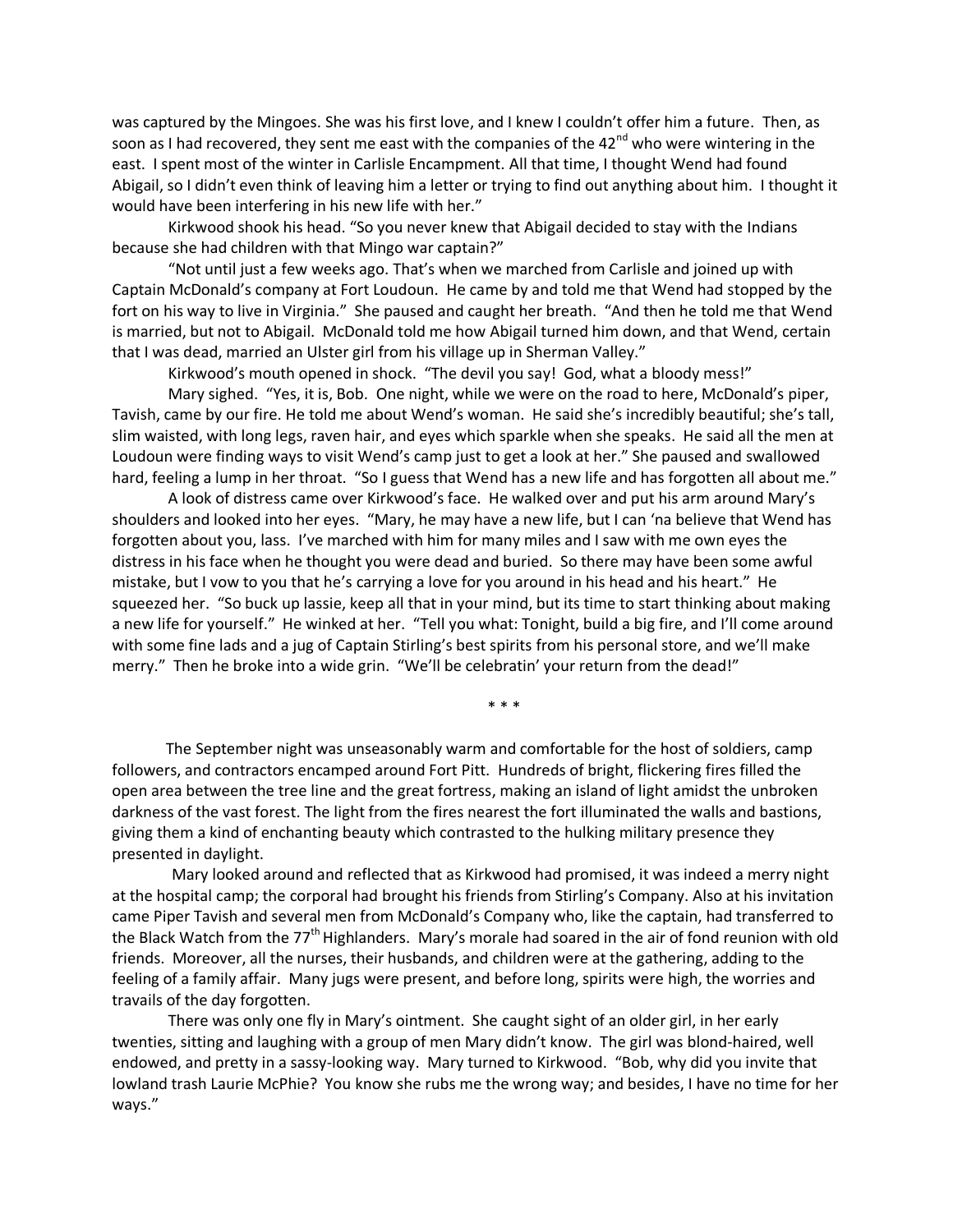Kirkwood looked at the blond girl and smiled crookedly. "I 'na invited her. She must of come along with those boys from Stirling's company. I did tell them to come over tonight." He shrugged. "What's the difference? And anyway, she probably sold the lads a lot of the spirits what are here tonight."

Mary knew Kirkwood was right. Laurie was officially a sergeant's wife and a washerwoman. But she made extra money as an unofficial suttler, selling liquor and other things men wanted, usually at dear prices. She answered, "Yes, and by the way, where is her husband? I don't see him around."

"He's with the guard today."

Mary pursed her lips and then smiled knowingly. "I'm sure she's very happy about that. You know he's one of the oldest sergeants in the regiment. He's near twice her age; she married him as a business arrangement, nothing more. And the fact that he's on duty means she can sell some of what's between her legs later tonight." It was well known that Laurie had long been a paid tart, and marriage had not changed her ways.

"Now Mary, my lass, you know I don't like it when you sharpen your tongue like that. It doesn't become the sweet little girl I used to put on my knee. And besides, I'd be lying if I didn't admit I done assorted commercial business with her now and then."

Mary pursed her lips and shot a quick glance at Kirkwood. "I should have guessed. But besides all that, she's the biggest gossip in the regiment. And she dreams up lies to make her tales more interesting."

Kirkwood grinned. "Now Mary, she ain't the only one who tells stories; how else would we know what is goin' on in the battalion if we couldn't talk about it?" Then he waved toward the fire. "Enough about Laurie; look—Taggart's getting ready to play."

 Taggart had brought out his fiddle. It was his proudest possession and he had real talent in playing the instrument; it seemed to come alive in his hands. Mary could see the great pleasure in his face as he prepared to play. Soon his bright tunes were enhancing the joyous atmosphere. After a few sprightly tunes, the group began to sing songs of home interspersed with jovial tavern songs. Presently Taggart stopped to rest, and Tavish took over, standing beside the fire, playing the pipes. The sound brought people from nearby fires and soon the crowd had grown to large proportions.

Kirkwood, grinning broadly, walked out in front of the fire, a broadsword in each hand. He exclaimed to the company, "Now, me lads and lassies, we'll be see'in who can hold their spirits!" He laid the swords on the ground in the shape of an 'X' and shouted, "Who'll be the first?"

Mary laughed and called out, "It's you who put the swords down, Bob! You damn well should be the first!"

There was a universal cry of agreement from all the men and women around the fire. Kirkwood looked perplexed for a moment, then raised his hands and shrugged his shoulders in signal of surrender. He waved to Tavish and called, "Do your worst, Ian!" He stepped over to the swords, and waited for the piping to begin.

Tavish responded with one of his fastest tunes. Kirkwood laughed and then started his dance, his feet moving rapidly in the spaces between the swords, his hands high in the air. Mary was impressed to see that — despite the copious amount of drink he had consumed — Kirkwood was able to maintain the precise control of himself which was required to keep from landing on either of the sword blades. When Tavish finished his tune, Kirkwood jumped away from the swords to the clapping of the crowd. He acknowledged the applause with a broad grin and the wave of his hand.

Kirkwood came and sat down beside Mary. She squeezed his arm and whispered, "You're as good as you ever were, Bob."

"Do 'na you ever doubt it, Mary!" Then he winked at her, and a mischievous smile came over his face. He shouted out, "Let's have young Tim McGregor!"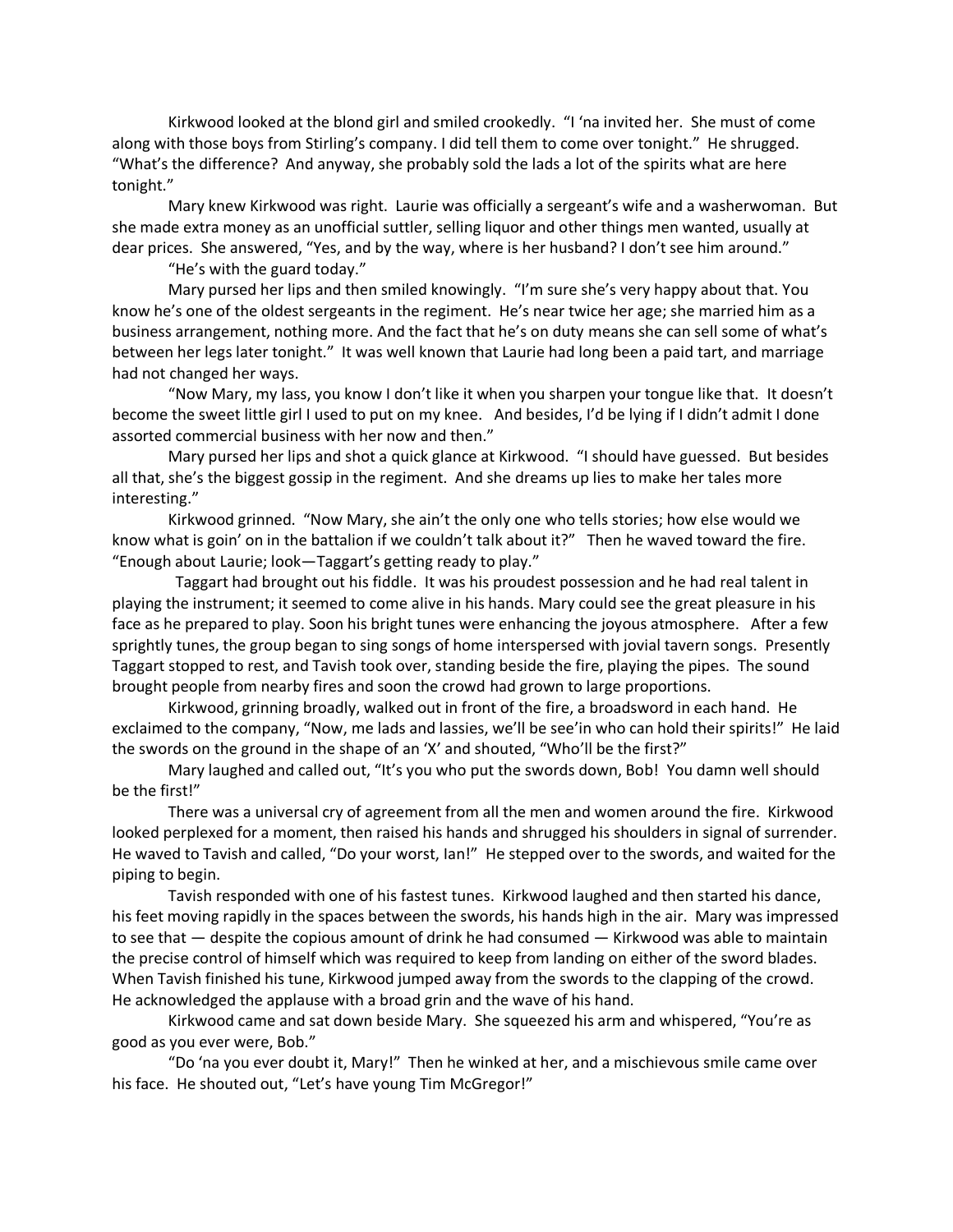A wave of laughter rolled through the assemblage. Then the men from the  $42^{nd}$  started shouting: McGregor! McGregor! We want McGregor!"

Kirkwood leaned over and said to Mary, "McGregor's the youngest man in Stirling's company. He's not yet twenty."

"How can there be someone so young ? The  $42<sup>nd</sup>$  has been here in the colonies for more than six years."

Kirkwood waved his finger. "When we was reorganized last year, there wasn't enough of the old crowd left over to bring the battalion up to full strength."

Mary looked puzzled: "Even with the men from the  $77<sup>th</sup>$  who decided to transfer?"

"No, they needed new men, even to meet just the peacetime establishment. So they shipped over a draft from the barracks in Scotland, Mary. McGregor was one of them." He smiled. "He's so young, the lad's become the pet of the company."

As they spoke, a young highlander was propelled to his feet by comrades and pushed toward the crossed swords.

Mary saw that he was wobbly on his feet, but had put on a game face. "He's feeling his drink," she said to Kirkwood.

"All the better for our amusement," Kirkwood said with a roguish grin. "Anyway, we've all had our embarrassing moments dancing over the swords. Sure and I've provided merriment for watchers often enough. Ask anyone from the 77<sup>th</sup>."

Mary looked at the young man closely. He was of a tall and wiry build, with light colored hair. He had blue eyes and a pleasant face, which at the moment had taken on a determined look as he attempted to shake off the effects of the alcohol and get control of his limbs.

The music began and the youth started his dance. Mary found herself impressed with the almost feminine grace of his moves, as he stepped delicately into the spaces between the swords. He danced with one hand on his hip, the other in the air, periodically holding both hands upward and then changing back to his hand-on-hip stance.

Mary noticed that as he danced, the expression on McGregor's face became more confident and his movements bolder. Finally his face broke into an outright grin and it was clear he was enjoying himself. She turned to Kirkwood. "It looks like your friend is not a stranger to the dance."

Kirkwood shrugged. "Indeed, lass, he's 'na doing too bad. An' as I always say, a man who can drink and then dance makes a fine mate for the company."

Mary turned back to watch, and at that moment McGregor got into trouble. Tavish was finishing his tune, and McGregor was preparing to jump away from the swords. But in so doing, he placed one foot awkwardly and then tripped and stumbled toward the fire. He instinctively reached out with his hands to catch himself, and when he did fall, his left hand landed in the edge of the fire.

There was a collective shout from all the watchers. McGregor's mouth opened in a silent scream as his hand was burned by the coals. He quickly pushed himself out of the fire and rolled onto his back, clutching his left hand with the right. Mary knew that the pain must be excruciating, but the highlander gritted his teeth and made no sound as he stared down at his burned hand in shock.

Suddenly Surgeon Munro was there, having pushed his way through the crowd. Mary realized he must have been watching from the edge of the gathering. He bent over McGregor, examining his left hand. The surgeon looked up and surveyed the crowd. He called for Taggart and then to Kathryn and motioned for both of them to join him. Then the three of them helped McGregor to his feet. Mary jumped up and joined the group by the fire.

"Can I help?" She asked.

Munro, still examining McGregor's hand, looked up at here and shook his head. "No, I'll not need you, Mary. Taggart and Kathryn will be enough help. You stay here and enjoy yourself."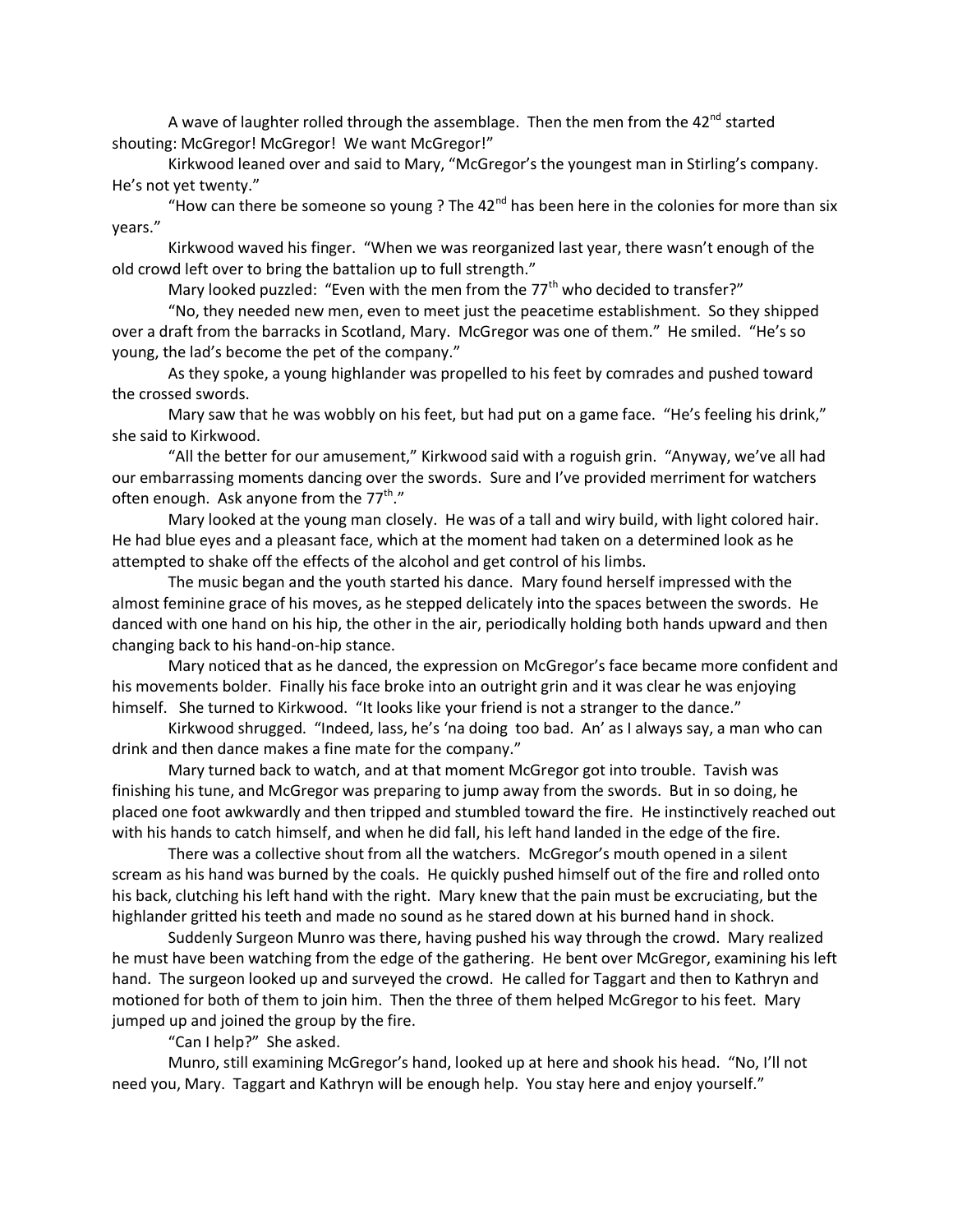Mary stood by the fire watching as they helped the youth toward the hospital tents. Then the crowd, which had been watching silently, started with another shout. "Mary! Mary! Mary dance!"

Kirkwood called out from his seat, "They'll not be satisfied till they see you dance to the pipes, lass!"

"You put them up to this, didn't you, Bob?" She stood looking down at the corporal as the calls for her to dance grew louder and began to be accompanied by clapping.

"Now lass, everyone knows how much you love dancing. And all the young lads have been waiting, 'cause they love watching you as much as you like dancing. You're 'na going to let them down are you?"

Now the calls were increasing, coming from all around the fire circle. Mary smiled. The truth was she did love to dance; to lose herself in the music and to allow her spirit soar away from the drudgery of life. So Mary permitted herself to be convinced. She was still in her improvised marching outfit, which she had put together from cast-off uniform parts. For comfort, she unbuttoned the red waist-length jacket, allowing her white uniform shirt to show, and hitched up the long ankle-length skirt which she had pieced together from two soldier's kilts. Men cheered and whistled as the lower part of her legs came into view. She grinned back at them and then snugged the blue bonnet down on her hair to ensure it wouldn't fly off as she jumped and twirled.

Then she waved to Tavish to start the pipes. He nodded, but then smiled and motioned to Taggart. The two of them conferred for a moment and then both of them began a duet, pipes and fiddle playing the same tune. The people around the fire clapped enthusiastically.

Mary tapped her foot for a moment in concert with the tune, and then started her dance. It was one of her best times above the swords. She had had enough drink from Kirkwood's jug to feel playful, but not enough to impair her movements and balance. She had the sense of being as light as a bird and agile as a squirrel running and leaping through the branches of a tree. Her feet seemed to hardly touch the ground. She was spurred on by the appreciative shouts and clapping of the soldiers.

It seemed as if Tavish and his partner played for a long time, repeating the tune over and over. Mary lost track of how long she danced. But finally, the music stopped and she jumped to a stop in front of the swords, her arms above her head and a broad smile on her face. There was a long and resounding cheer from all around the fire, men and women alike.

After a few seconds, Mary put her hands down. Kirkwood stood up and held out the jug to her. Seeing it, she suddenly felt incredibly thirsty. Walking to him, she reached for the jug and, putting her head back, took a long gulp of the liquid. The whiskey burned as it went down, but immediately gave her a warm feeling which enhanced the glow she was already feeling. Mary lowered the jug and looked into the faces of a score of smiling soldiers, who now cheered her prowess at the jug as enthusiastically as they had her dancing.

Then, just behind the crowd, she saw two men standing and watching her. One was dressed in the green uniform of a colonel of the Pennsylvania Regiment and the other was Richard Grenough. Her eyes met with those of the wealthy merchant. He broke into a broad smile, nodded, and touched his hat to her. Then he said something to the colonel, and the two of them turned and walked off into the darkness.

\* \* \*

Morning sick call was over. Munro turned to Mary. "I'm going over to see the adjutant; Lieutenant Welford says that another battalion of Pennsylvania Provincials is arriving today and they have a Surgeon attached. He is supposed to tend both of the Pennsylvania battalions. Bouquet has the idea of consolidating his surgery with us for better efficiency and I'm supposed to discuss the idea with Welford."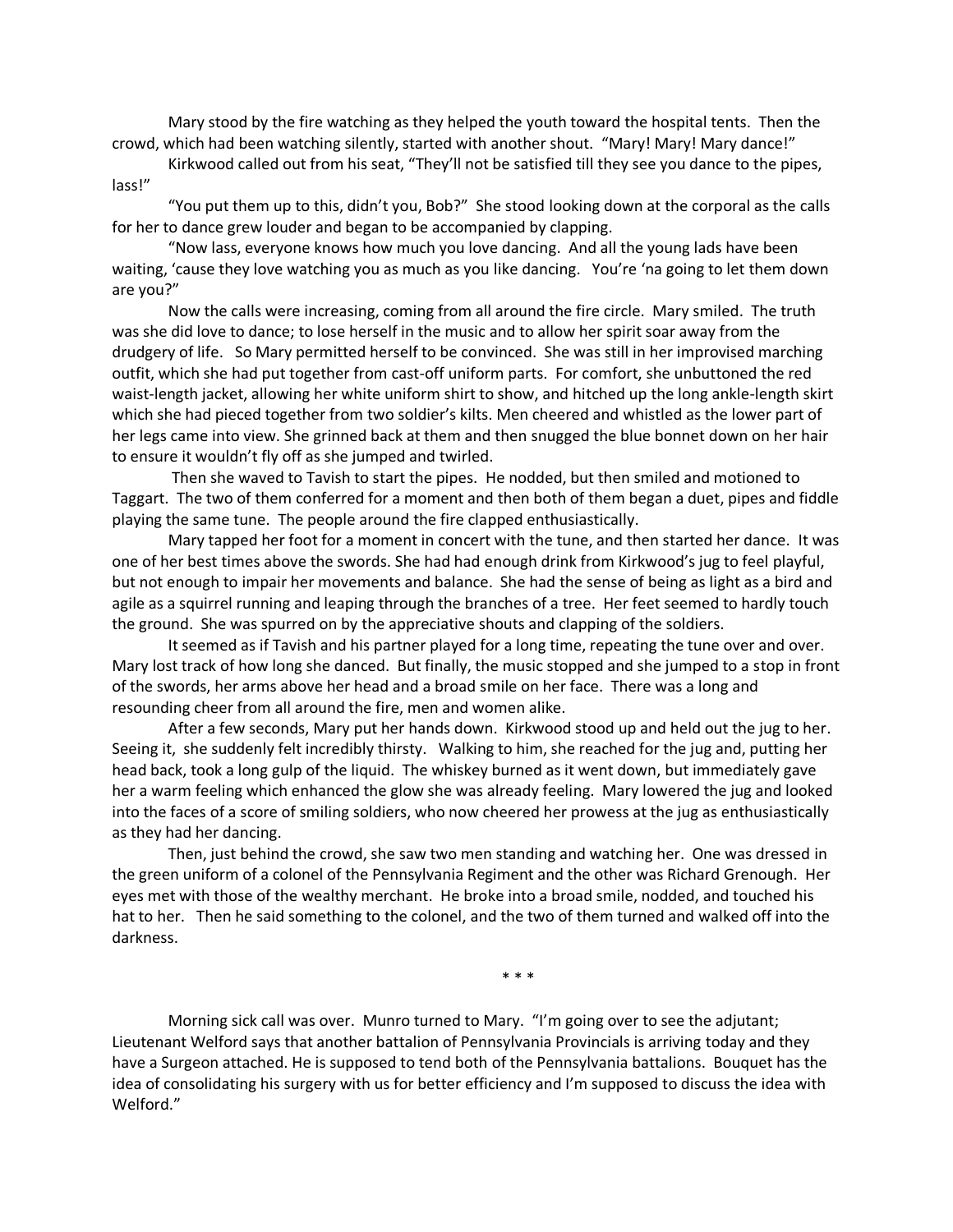Mary smiled. "Spend time with Lieutenant Welford, sir? I'm sure you'll enjoy that." Munro gave Mary a tight-lipped glance. "Keep your thoughts on the officers to yourself, Mary."

"All right, I will. But I still don't have to like him. He's the most arrogant officer in in the Royal Americans."

"Be that as it may, he speaks for Bouquet." The surgeon motioned to all the items laid out for sick call. "You clean up and re-stow the supplies and implements."

Mary was at work when Timothy McGregor appeared at the end of the row of hospital tents. His left hand was heavily bandaged. He stood looking around the hospital area and then walked up to Mary. "I'm supposed to see Surgeon Munro this morning. He wanted to check my hand and replace the dressing."

"Well, Private McGregor, if you wanted to be seen by the surgeon, you should have been here over an hour ago." She gave him a look of impatience. "You may be new to the  $42<sup>nd</sup>$  but you've been here long enough to know the hospital hours."

"My sergeant ordered me to do something before I came over here."

"A job for someone who obviously needs to go to sick call?" She motioned to the bandaged hand. "What sergeant would keep you busy when you need attention? Everyone knows how badly you burned your hand last night."

"Now lass, you don't know Sergeant Leslie of Stirling's Company."

Mary sighed. "All right, I'll take care of you, McGregor. Sit down in the chair beside that table." McGregor looked askance at Mary and then glanced around the hospital tents. "Miss, you seem a wee bit young for this job. Where are the regular nurses?"

Mary felt a flash of anger. "Regular nurses? I'm near enough to seventeen. And I started helping my mother treat sick and wounded soldiers when I was ten. The first time a soldier died in my arms was when I was eleven. I was one of only three *regular* nurses at Bushy Run." She gave McGregor a withering look. "Now, Private McGregor, do you want a new dressing or don't you? I do have other things to attend to."

The youthful soldier blushed slightly and sat down in the chair and laid his hand on the table. Mary untied the covering bandage and discarded the dressing. As she worked, she

surreptitiously looked over the young highlander, and what she saw confirmed her impression from the previous night. She had to admit he had a strong, handsome face, with a determined looking mouth, good teeth, fine nose, and wide-set blue eyes. He was tall, with muscular but graceful legs and arms.

With the dressing off, she inspected the burn. "You know those coals burned right down into the flesh, don't you?"

"Miss, you're 'na telling me anything I don't know, after trying to sleep with this last night."

She looked at him and said, "Well, you're going to have permanent scars. But you're lucky. The scars will only be on your palm and the underside of your fingers, so they won't be too visible. And I don't' think they'll be thick enough to interfere with using your hand."

McGregor nodded. "Now, I guess I'll be thankful for that."

Mary said, "Just so you know, I saw you fall into the fire last night. I found it surprising that you were able to keep from screaming. Not many men could have done that."

"A McGregor is brought up to keep his pain to himself."

Mary said nothing, concentrating on preparing a new cloth dressing. Then she said, "I'm going to put some ointment on the burned areas, McGregor. It's going to sting at first, but after that it will reduce the pain, at least for a while." She applied the ointment and then put the dressing in place. Finally, she wrapped the hand with a new bandage.

As she finished, Taggart came out of one of the tents where he had been working on morning reports. He walked over to the table and glanced down at Mary's work. Then he smiled and looked at the highlander. "You can consider yourself lucky that Mary was here to treat you. She's the best of our